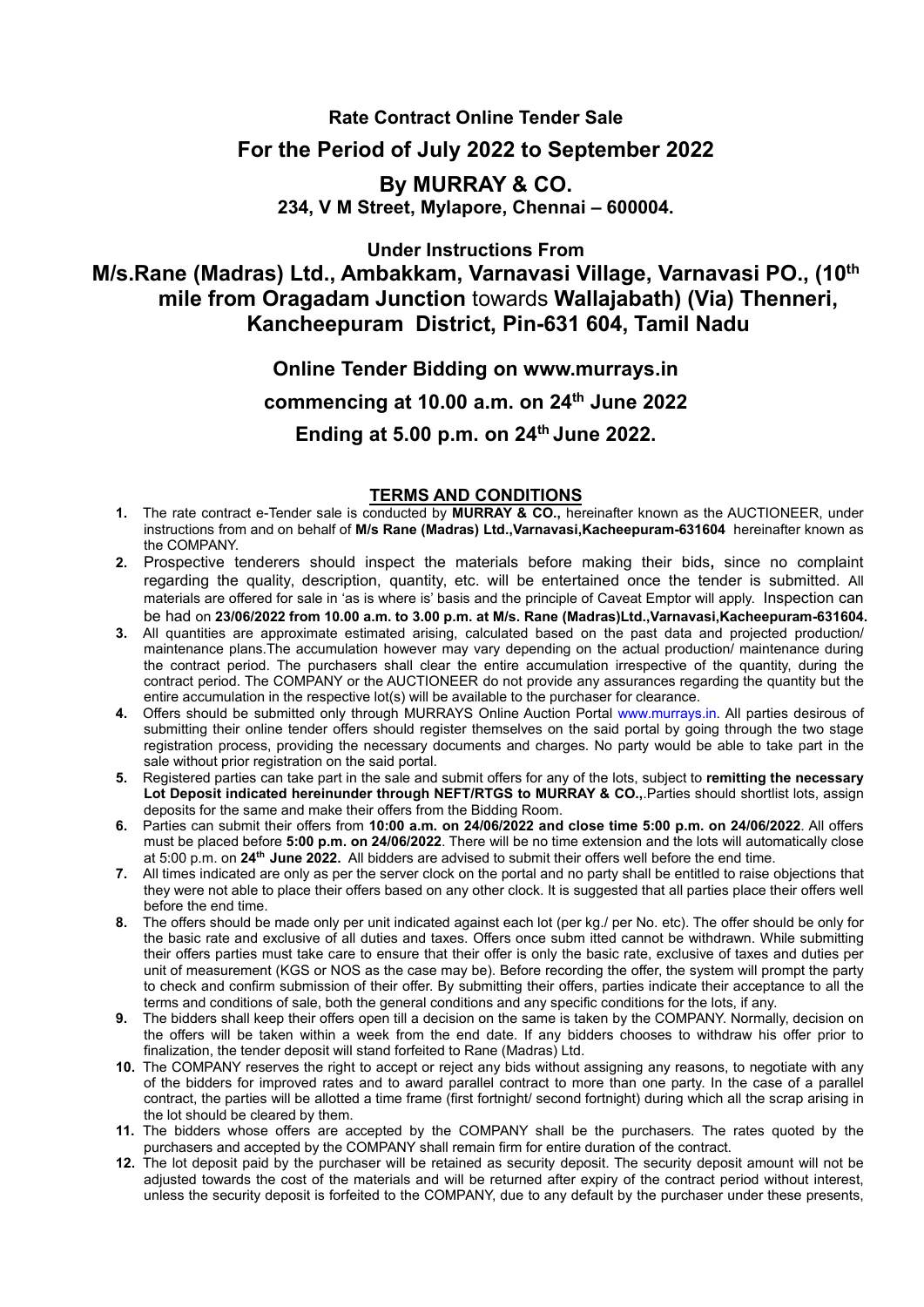during the contract period.

- **13.** The quantity declared is only an approximate estimate of the arising anticipated for the contract period. The COMPANY reserves the right to amend the quantities at any time during the contract period. Such amendments if any, will supercede the allotment made.
- **14.** The purchaser shall periodically check with the COMPANY regarding accumulation of scrap materials allotted to him. The COMPANY or the AUCTIONEERS may also intimate the purchaser as and when they are required to clear the materials. The purchaser shall within 5 days from the date of receipt of the intimation or by the date stipulated in the Sale Order, arrange to pay the sale value together with taxes & levies at **Rane (Madras) Ltd.,payable at Chennai.** Information conveyed to the representative of the purchaser over the telephone or in writing to the address given, shall be deemed as intimation given to the purchaser and no claim for non-receipt of sale order or otherwise shall be accepted as a reason for non-payment within the stipulated time. If the purchaser delays in making payment within the stipulated time, the COMPANY may at its discretion permit extension of time for payment, subject to the purchaser paying penal interest at the rate of 1% on value, per day of default along with the value and all levies.
- **15.** In addition to the balance sale value, GST, the purchaser shall also pay TCS at the applicable rate as provided under Sec.206 C of the Income Tax Act.
- **16.** No party would be able to take part in the sale without prior registration on the said portal. Under no circumstances will requests for raising invoices in favour of parties other than the bidders be considered.
- 17. The rates of GST & TCS indicated, are applicable as on date. GST & TCS as applicable at the time **of delivery shall be payable extra, along with the sale value. including changes to GST system, shall be borne by the purchaser. The purchaser shall not be entitled to claim rebate or relief on the basic price, in the event of any changes in government taxes or levies.**
- **18.** The materials paid for as per the clauses above should be removed from the factory premises at ;the purchaser's own cost within 7 days from the date of intimation or within the date stipulated in the sale advice. If the purchaser fails to remove the materials within the time specified, the COMPANY may permit extension of time to clear the materials, subject to the purchaser paying ground rent at the rate of 1% on value, per day of default.
- **19.** The purchaser shall arrange for workmen at his own cost for loading the scrap materials on to the lorries. All tools required for loading such as shovels etc shall be brought by the purchaser. The vehicle should report for clearance before 8 a.m. and loading should be completed before 4 p.m. The purchaser, his workmen and transporters shall observe the rules and regulations of the COMPANY in regard to entry or exit from the COMPANY, safety, etc., All loadmen & labourers should wear only formals (Pant & shirt), safety shoes and gloves while entering the factory and working inside the factory. No Jean pants allowed. The purchaser shall provide all personal protective and safety equipments to the labourers engaged by him and shall not be entitled to claim the same from the COMPANY. The driver of the vehicle should have a valid license and the vehicle should have a valid PU certificate which has to be shown at the time of entering the factory premises. It is the responsibility of the purchaser to ensure that there is no spillage of materials within and outside the factory. Any such unavoidable spillage must be cleaned & the place kept tidy before leaving the factory.
- **20.** In case of any of the scrap materials need to be gas-cut before loading on to the vehicle, the purchaser shall obtain prior permission for the same from the COMPANY. All safety regulations of the COMPANY are to be adhered to while cutting the materials. All materials required for cutting and loading should be brought by the purchaser, after obtaining prior permission for the same
- **21.** The purchaser shall clear the entire accumulations of scrap as and when instructed by Rane Madras Ltd., irrespective of the quantity. The COMPANY does not assure full lorry/ van loads of material at any point in time and the purchaser shall not be entitled to decline/ delay taking delivery on account of sufficient accumulation not being available.
- **22.** The purchaser shall periodically pay for and clear the entire accumulation of scrap allotted to him. Failure on the part of the purchaser to pay for and remove the materials as provided in the Clauses above, will result in the forfeiture of the SD, cancellation of the sale and the COMPANY may dispose the materials in any manner they may choose to, at the risk and expense of the defaulting purchaser. The defaulting purchaser will be liable for the loss, if any, incurred from such resale but shall not be entitled to profits, if any from such re-sale.
- **23.** The contract is liable to be terminated without notice in the event of any purchaser's workmen removing or attempting to remove any scrap materials other than those allotted to him or any scrap materials not covered by the contract or removing or attempting to remove any materials covered by the contract in excess of the quantity paid for.
- **24.** The COMPANY will not be liable for any accident or injury to any of the purchaser's workmen or transport while in the COMPANY premises.
- **25.** Purchaser's workmen and transport shall observe the rules and regulations of the COMPANY in regard to entry or exit from the COMPANY, safety, etc.,
- **26.** The labourers of the purchaser representing him for clearance must possess Workmen compensation, ESI & PF, for the contract period. The relevant papers should be produced at the factory at the time of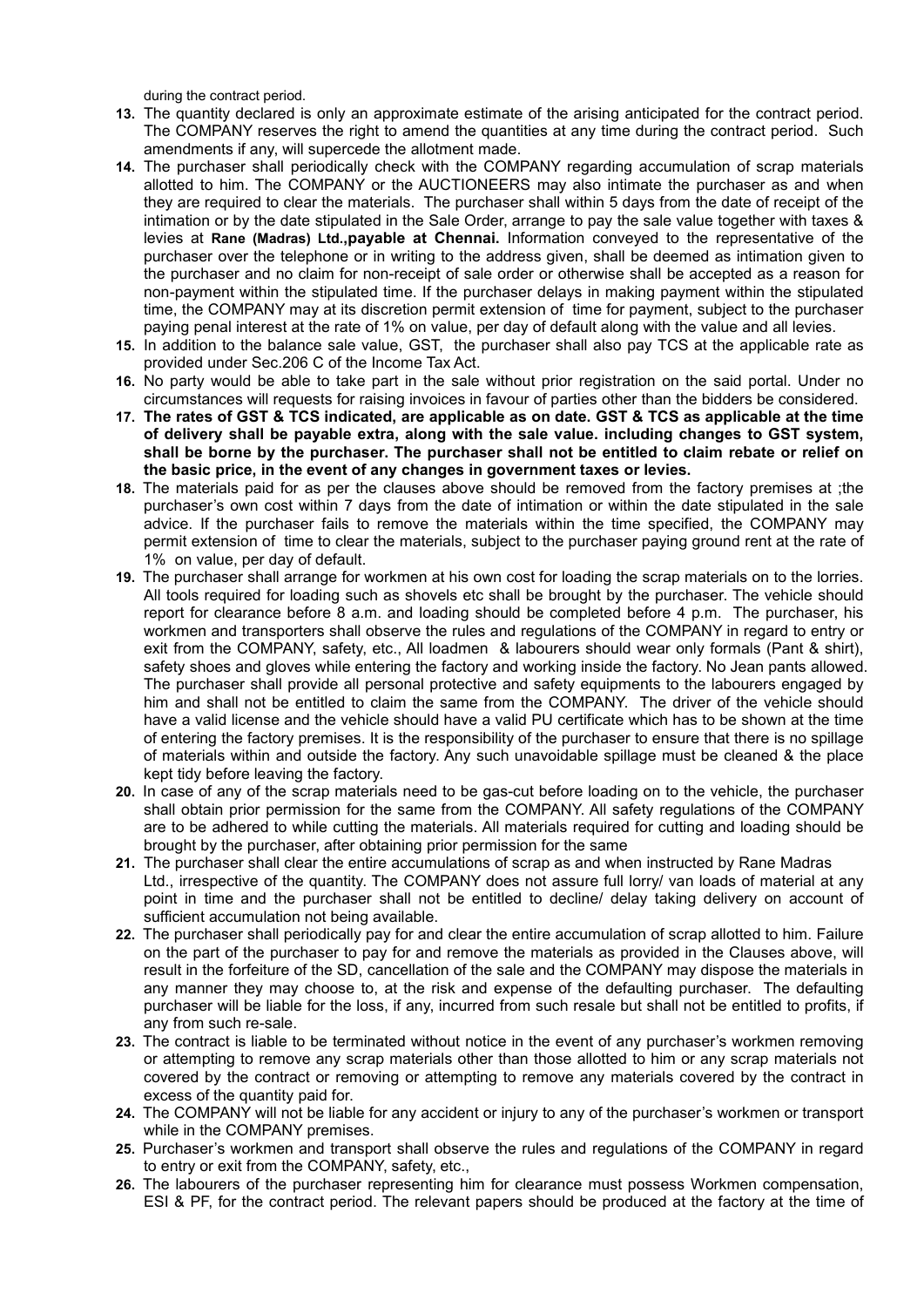every clearance.

- 27. Scrap materials shall be deemed to be sold by the COMPANY and purchased by the purchaser under the contract once the amounts have been remitted to Rane Madras Ltd.,Varnavasi. Materials once sold to the purchaser under this contract, if not removed at once shall be lying in the Company's premises at the risk of the purchaser and the COMPANY shall not be liable for any damage or loss by fire, floods, weather or theft etc.,
- 28. The purchaser will be held liable for damages or loss caused to the Company's building, property, materials or men by the purchasers' workmen or transport whether directly or indirectly.
- **29.** The decision of the COMPANY will be final and binding in all matters.
- **30.** For other Conditions contact MURRAY & CO., No.234, V M Street, Mylapore, Chennai-4.

|                          |                               |                | <b>IUALEINALY</b>                                                                                                                                                                                                                                                                                                                          |                                    |                 |                 |                             |
|--------------------------|-------------------------------|----------------|--------------------------------------------------------------------------------------------------------------------------------------------------------------------------------------------------------------------------------------------------------------------------------------------------------------------------------------------|------------------------------------|-----------------|-----------------|-----------------------------|
| <b>Sale</b><br><b>No</b> | <b>Reference</b><br><b>No</b> | Lot<br>#       | <b>Description</b>                                                                                                                                                                                                                                                                                                                         | App.<br>arising<br>for 3<br>months | <b>GST</b><br>% | <b>TCS</b><br>% | <b>Lot Deposit</b><br>(Rs.) |
| 19700                    | E199K/22/S002                 | $\mathbf{1}$   | Scrapped MS Swarf                                                                                                                                                                                                                                                                                                                          | 200000<br><b>Kgs</b>               | 18              | $\mathbf{1}$    | 250000.00                   |
| 19701                    | E199K/22/S002                 | $\overline{2}$ | Scrapped MS rejected<br>product scrap for melting<br>(The materials should be<br>fed into the furnace in<br>the presence of the<br>representative of M/s.<br>Rane MadrasLtd. & the<br>smelters should handing<br>over the melting<br><b>Certificate in Original to</b><br>the Security Officials of<br>Rane Madras Ltd.,<br>without fail.) | 50000<br><b>Kgs</b>                | 18              | $\mathbf{1}$    | 75000.00                    |
| 19702                    | E199K/22/S002                 | 3              | <b>MS Bazaar Scrap</b>                                                                                                                                                                                                                                                                                                                     | 5000<br><b>Kgs</b>                 | 18              | $\mathbf{1}$    | 10000.00                    |
| 19703                    | E199K/22/S002                 | 4              | <b>Scrapped Aluminium Parts</b>                                                                                                                                                                                                                                                                                                            | 1500<br>Kgs                        | 18              | $\mathbf{1}$    | 5000.00                     |
| 19704                    | E199K/22/S002                 | 5              | Scrapped SG iron rejected<br>castings                                                                                                                                                                                                                                                                                                      | 2000<br>Kgs                        | 18              | $\mathbf{1}$    | 10000.00                    |
| 19705                    | E199K/22/S002                 | 6              | Carton Scrap                                                                                                                                                                                                                                                                                                                               | 1000<br><b>Kgs</b>                 | 18              | $\mathbf{1}$    | 5000.00                     |
| 19706                    | E199K/22/S002                 | $\overline{7}$ | <b>Wood Scrap</b>                                                                                                                                                                                                                                                                                                                          | 1000<br><b>Kgs</b>                 | 5               | $\mathbf{1}$    | 2000.00                     |
| 19707                    | E199K/22/S002                 | 8              | <b>Scrapped Plastic Bins</b>                                                                                                                                                                                                                                                                                                               | 150<br><b>Nos</b>                  | 12              | $\mathbf{1}$    | 3000.00                     |
| 19708                    | E199K/22/S002                 | 9              | Used Waste Oil (for sale<br>only to Tamil Nadu<br><b>Pollution Control Board</b><br>authorized re-<br>processors of Used oil.)                                                                                                                                                                                                             | 6Nos                               | 18              | $\mathbf{1}$    | 5000.00                     |
| 19709                    | E199K/22/S002                 | 10             | <b>Scrapped Empty Barrels</b><br>(for sale only to Tamil<br><b>Nadu Pollution Control</b><br>Board authorized re-<br>processors of used<br>barrels.)                                                                                                                                                                                       | <b>105Nos</b>                      | 18              | $\mathbf{1}$    | 5000.00                     |

## **LIST OF MATERIALS**

**MURRAY & CO. 2 nd Floor, 234 V M Street, Mylapore, Chennai – 600004. Phone: 24995208, 24995219**